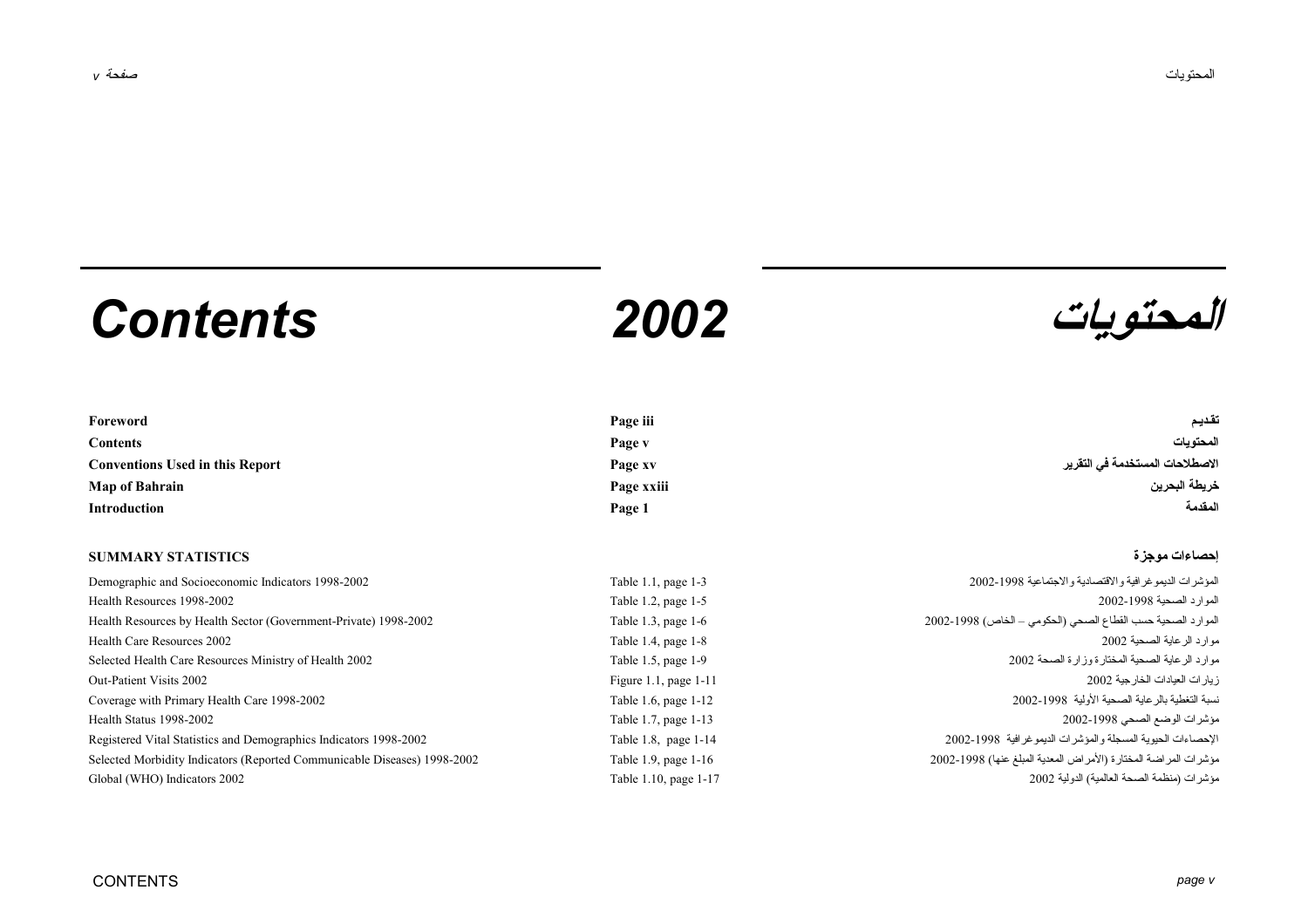### **CENSUS AND DEMOGRAPHIC STATISTICS والديموغرافية السكانية الإحصاءات**

| Population by Age Groups, Nationality and Sex-2002 Census                       | Table 2.1, page 2-3      | السكان حسب فئات السن و الجنسية و النو ع- تعداد 2002                                 |
|---------------------------------------------------------------------------------|--------------------------|-------------------------------------------------------------------------------------|
| Population by Nationality and Sex in Census Years                               | Table 2.2, page 2-4      | السكان حسب الجنسية و النوع في سنوات التعداد                                         |
| Population by Nationality in Census Years                                       | Figure 2.1, page $2-5$   | السكان حسب الجنسية في سنوات التعداد                                                 |
| Population (15 years +) by Educational Level, Nationality and Sex - 2002 Census | Table $2.3$ , page $2-6$ | إجمالي السكان (15 سنو ات فاكثر ) حسب أعلى مؤ هل علمي و الجنسية و النو ع- تعداد 2002 |
| Population by Health Center Catchments, Nationality and Sex - 2001 Census       | Table 2.4, page $2-8$    | السكان حسب المركز الصحي و الجنسية و النوع - تعداد 2001                              |
| Population in Geographical Regions by Nationality and Sex - 2002 Census         | Table 2.5, page 2-9      | السكان بالمناطق الجغر افية حسب الجنسية و النوع ـ تعداد 2002                         |
| Disabled Population by Age Groups and Type of Disability - 2002 Census          | Table 2.6, page 2-10     | السكان المعوقين حسب فئات السن ونوع الإعاقة - تعداد 2002                             |
| Population (15 yrs+) by Smoking Status, Nationality and Sex - 2002 Census       | Table 2.7, page 2-11     | إجمالي السكان (15 سنة فأكثر ) حسب الموقف من التدخين و الجنسية و النو ع ـ تعداد 2002 |
| Population Estimates by Age Groups, Nationality and Sex 2002                    | Table 2.8, page 2-12     | تقدير ات السكان حسب فئات السن و الجنسية و النو ع 2002                               |
| Population Estimates by Health Center Catchments, Nationality and Sex 2002      | Table 2.9, page 2-13     | تقدير ات السكان حسب المركز الصحى و الجنسية و النوع 2002                             |
| Population Estimates in Geographical Regions by Nationality and Sex 2002        | Table 2.10, page 2-14    | تقدير ات السكان حسب المناطق الجغر افية والجنسية و النوع 2002                        |

### **الموارد المالية RESOURCES FINANCIAL**

Ministry of Health Income / Expenditure and Total Government Expenditure (BD) 1988-2002 Table 3.1, page 3-3 2002-1988 (البحريني بالدينار (الدولة مصروفات جملة <sup>و</sup> الصحة وزارة مصروفات <sup>و</sup> إيرادات Expenditure on Health (MOH) as % of Total Public Expenditure 1988-2002 Figure 3.1, page 3-4 2002-1988 العامة المصروفات جملة إلى الصحة وزارة مصروفات نسبة مصروفات وزارة الصحة موزعة حسب الإدارات / الخدمات 2002 . [10] Table 3.2, page 3-5 2002 . [10] المحمد الإدارات / الخدمات 2002 . [10] Table 3.2, page 3-5 2002 . [10] الخدمات 2002 . [10] Ministry of Health Expenditure by Dire Ministry of Health Recurrent Expenditure by Services 2002 Figure 3.2, page 3-7 2002 المقدمة الخدمات حسب المتكررة الصحة وزارة مصروفات Patient / Visit Cost Analysis (Bahraini Dinars) 1998-2002 Table 3.3, page 3-8 2002-1998 (البحريني بالدينار (للفرد الصحية الخدمات تكلفة متوسط

### **الموارد البشرية RESOURCES HUMAN**

Manpower in Ministry of Health by Year, Nationality and Sex 1998-2002 Table 4.1, page 4-3 2002-1998 والنوع والجنسية السنة حسب الصحة وزارة في العاملة القوى Number and Percentage of Bahraini Employees at Ministry of Health 1993-2002 Figure 4.1, page 4-4 2002-1993 الصحة بوزارة البحرينية العاملة القوى ونسبة عدد Ministry of Health Manpower by Directorate, Department, Nationality and Sex 2002 Table 4.2, page 4-5 2002 والنوع الجنسية ، القسم ، الإدارة حسب الصحة وزارة في العاملة القوى Ministry of Health Medical Staff by Category, Nationality and Sex 2002 Table 4.3, page 4-7 2002 والنوع والجنسية الفئة حسب الصحة وزارة في الطبية بالمهن العاملة القوى Percentage of Bahraini Health Medical Staff at Ministry of Health 2002 Figure 4.2, page 4-8 2002 الصحة بوزارة الصحية المهن في البحرينية العاملة القوى نسبة Ministry of Health Medical Staff by Category, Nationality and Year 1998-2002 Table 4.4, page 4-9 2002-1998 والسنة والجنسية الفئة حسب الصحة وزارة في الطبية بالمهن العاملة القوى Ministry of Health Physicians by Location, Field of Practice, Nationality and Sex 2002 Table 4.5, page 4-11 2002 والنوع والجنسية التخصص حسب الصحة وزارة مستشفيات في الأطباء Salmaniya Medical Complex Manpower by Department, Nationality and Sex 2002 Table 4.6, page 4-13 2002 الطبي السلمانية مجمع في والنوع والجنسية الدائرة حسب العاملة القوى Health Centers Manpower by Nationality and Sex 2002 Table 4.7, page 4-14 2002 الصحية المراآز في والنوع الجنسية حسب العاملة القوى

| انسحان حسب عنات انسن و الجنسية و اسو ح- تعداد 2002                                |
|-----------------------------------------------------------------------------------|
| السكان حسب الجنسية و النوع في سنوات التعداد                                       |
| السكان حسب الجنسية في سنوات التعداد                                               |
| إجمالي السكان (15 سنوات فاكثر) حسب أعلى مؤهل علمي و الجنسية و النو ع- تعداد 2002  |
| السكان حسب المركز الصحي و الجنسية و النوع - تعداد 2001                            |
| السكان بالمناطق الجغر افية حسب الجنسية و النوع - تعداد 2002                       |
| السكان المعوقين حسب فئات السن ونوع الإعاقة - تعداد 2002                           |
| إجمالي السكان (15 سنة فأكثر) حسب الموقف من التدخين و الجنسية و النوع ـ تعداد 2002 |
| تقدير ات السكان حسب فئات السن و الجنسية و النوع 2002                              |
| تقديرات السكان حسب المركز الصحي و الجنسية و النوع 2002                            |
| تقديرات السكان حسب المناطق الجغرافية والجنسية و النوع 2002                        |
|                                                                                   |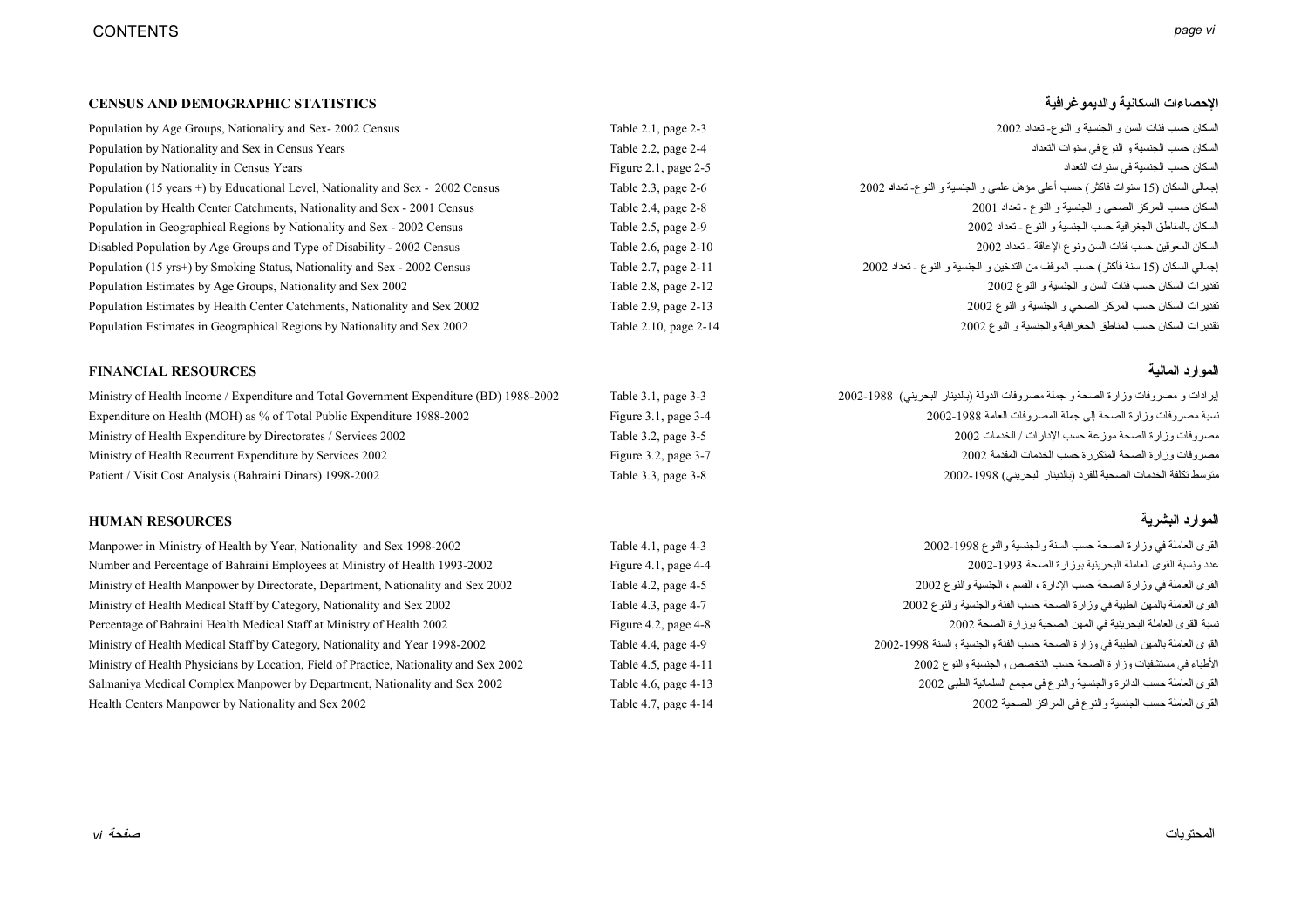# المحتويات

**الصحة**

### **COLLEGE OF HEALTH SCIENCESالصحية العلوم آلية**

# College of Health Sciences in Summary Page i الصحية العلوم آلية عن نبذة عدد الخريجين من آلية العلوم الصحية 2002-1998 5-3 page 5.1, Table 1998-2002 Graduates معدلات الخريجون لبرامج آلية العلوم الصحية 2002 5-4 page 5.2, Table 2002 Rate Completion Course Number of Participants in Special Programmes by Program 1998-2002 Table 5.3, page 5-5 2002-1988 البرنامج حسب الخاصة البرامج في المنتسبين عدد Students Enrolled by Course for the Year 2002 Table 5.4, page 5-6 2002 لعام البرنامج حسب المسجلين الطلاب عدد Enrolled Students ( Nursing Division ) for the Academic Year 2001-2002 Table 5.5, page 5-7 2002-2001 الدراسي للعام ) التمريض قسم ( المسجلين الطلاب Enrolled Students (Allied Health) for the Academic Year 2001-2002 Table 5.6, page 5-8 2002-2001 الدراسي للعام ) المساندة الطبية المهن ( المسجلين الطلاب College of Health Sciences Manpower by Category, Nationality and Sex for the Academic Year Table 5.7, page 5-9 2003-2002 الدراسي للعام والنوع والجنسية الفئة حسب الصحية العلوم بكلية العاملة القوى 2002-2003

### **العامة HEALTH PUBLIC**

| Notifiable Communicable Diseases: Reported Cases 1998-2002                              | Table 6.1, page 6-3        | الأمر اض المعدية المبلغ عنها 1998-2002                                         |
|-----------------------------------------------------------------------------------------|----------------------------|--------------------------------------------------------------------------------|
| Notifiable Communicable Diseases Rates 1998-2002                                        | Table 6.2, page 6-4        | معدلات الأمراض المعدية 1998-2002                                               |
| Immunization Coverage Among Infants and Children (1-6 years) 1998-2002                  | Table 6.3, page 6-5        | نسبة التغطية بالتحصين للرضع والأطفال (1-6 سنوات) 1998-2002                     |
| Immunizations by Type and Place 2002                                                    | Table 6.4, page 6-6        | التطعيمات حسب نوع النطعيم و المكان 2002                                        |
| Immunization Coverage Among Children Under One Year 2002                                | Table 6.5, page 6-7        | نسبة التغطية بالتحصين للأطفال في السنة الأولى من العمر 2002                    |
| Immunization Coverage Among Children (1-6 Years) and Pregnant Women 2002                | Table 6.6, page 6-8        | نسبة التغطية للأطفال (1-6 سنوات) والأمهات الحوامل 2002                         |
| Positive Tuberculin Test Among School Children (6-7 years) by Year                      | Table 6.7, page 6-9        | معدل انتشار السلين الموجب بين أطفال المدارس (6-7 سنوات) حسب السنة              |
| Selected Communicable Diseases by Age Groups 2002                                       | Table 6.8, page 6-10       | توزيع بعض الأمراض المعدية حسب فئات السن 2002                                   |
| Selected Communicable Diseases by Age Groups 2002                                       | Figure $6.1$ , page $6-11$ | توزيع بعض الأمراض المعدية حسب فئات السن 2002                                   |
| Selected Communicable Diseases by Region 2002                                           | Table 6.9, page 6-12       | توزيع بعض الأمراض المعدية حسب المنطقة 2002                                     |
| Selected Communicable Diseases by Region 2002                                           | Figure 6.2, page $6-13$    | توزيع بعض الأمراض المعدية حسب المنطقة 2002                                     |
| Water Supply Bacteriological and Chemical Test Results 1998-2002                        | Table 6.10, page 6-14      | نتائج الاختبار ات الجر ثومية والكيميائية لعينات المياه حسب المصدر 1998-2002    |
| Mosquito Breeding Spots 1998-2002                                                       | Table 6.11, page 6-15      | بؤر نكاثر البعوض 1998- 2002                                                    |
| Malaria Cases by Country of Origin 2002                                                 | Table 6.12, page 6-16      | حالات الملار يا حسب بلد المنشأ 2002                                            |
| Serological Test Results (Selected) 2001-2002                                           | Table 6.13, page 6-17      | اختبار ات مختار ة للأمصال التي تم إجر اؤ ها خلال 2001-2002                     |
| Road and Traffic Related Accidents by Seriousness of Injuries and Sex 1998-2002         | Table 6.14, page 6-18      | عدد السواق و الركاب و المشاة المصابين حسب درجة خطورة الإصابة و النوع 1998-2002 |
| Road and Traffic Related Accidents by Seriousness of Injuries and Sex 1998-2002         | Figure $6.3$ , page $6-19$ | عدد السواق و الركاب و المشاة المصابين حسب درجة خطورة الإصابة و النوع 1998-2002 |
| Occupational Accidents and Deaths by Nationality and Division of Economic Activity 2002 | Table 6.15, page 6-20      | إصابات العمل والوفيات حسب الجنسية ونوع النشاط الاقتصادي 2002                   |
| Occupational Accidents and Deaths Rates by Nationality and Division of Economic         | Table 6.16, page 6-21      | معدلات إصابات العمل والوفيات حسب الجنسية ونوع النشاط الاقتصادي 1998-2002       |
| <b>Activity 1998-2002</b>                                                               |                            |                                                                                |
| Occupational Accidents Rates 1998-2002                                                  | Figure $6.4$ , page $6-22$ | معدلات إصابات العمل 1998-2002                                                  |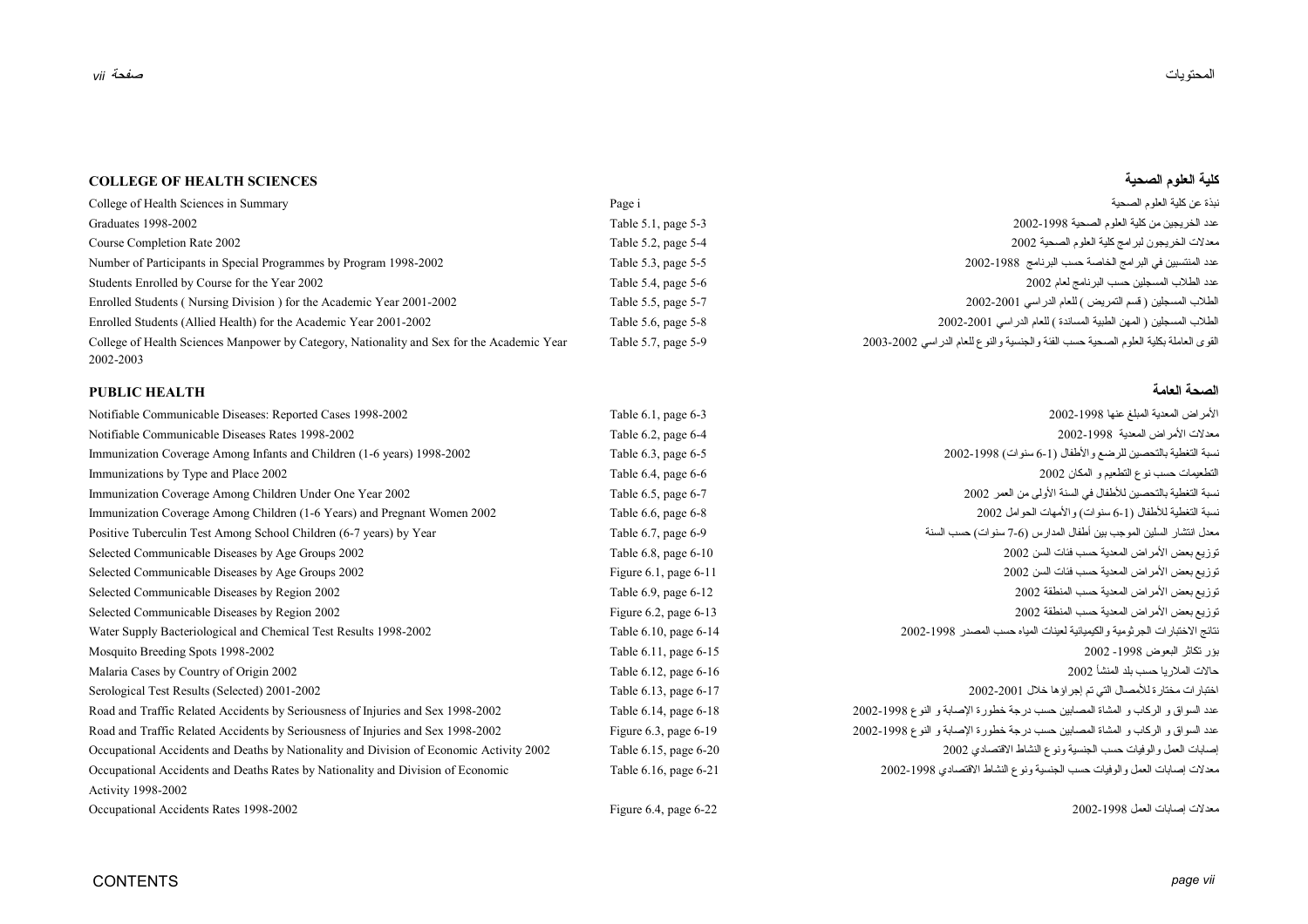# **الرعاية الصحية الأولية HEALTHCARE PRIMARY**

| Primary Health Care in Summary                                                                 | Page i                    | نبذة عن الر عابة الصحبة الأولية                                                    |
|------------------------------------------------------------------------------------------------|---------------------------|------------------------------------------------------------------------------------|
| General and Dental Visits at Health Centers 1998-2002                                          | Table 7.1, page 7-3       | عدد الزيار ات للعيادات العامة والأسنان في المراكز الصحية 1998-2002                 |
| Visits to Health Centers per Capita 1998-2002                                                  | Figure $7.1$ , page $7-4$ | عدد الزيار ات في المر اكز الصحية للفرد 1998-2002                                   |
| Visits to General Clinics by Health Center 2002                                                | Table 7.2, page 7-5       | عدد الزيار ات في العيادات العامة حسب المركز الصحى 2002                             |
| Average Cost Per Health Center Visit 2002                                                      | Figure 7.2, page $7-6$    | متوسط تكلفة الزيارة بالمركز الصحى 2002                                             |
| Visits to Dental Clinics by Health Center 2002                                                 | Table 7.3, page 7-7       | عدد الزيار ات في عيادات الأسنان حسب المركز الصحى 2002                              |
| General, Specialized and Preventive Dental (Selected) Procedures at Health                     | Table 7.4, page 7-8       | الإجراءات العامة والتخصصية والوقائية للأسنان (المختارة) في المراكز الصحية 2002     |
| Centers 2002                                                                                   |                           |                                                                                    |
| Mother and Child Health Care (Selected) Visits by Health Center 2002                           | Table 7.5, page 7-9       | زيار ات خدمات ر عاية الأمومة و الطفولة (المختارة) حسب المركز الصحى 2002            |
| Periodic Women Screening Visits through Maternal and Child Health Services by                  | Table 7.6, page 7-10      | زيارات الفحص الدوري للنساء التابعة لخدمات رعاية الأمومة والطفولة                   |
| Health Center 2002                                                                             |                           | حسب المركز الصحي 2002                                                              |
| Premarital Examination Visits through Maternal and Child Health Services by Health Center 2002 | Table 7.7, page 7-11      | زيارات خدمة الفحص قبل الزواج التابعة لرعاية الأمومة والطفولة حسب المركز الصحى 2002 |
| Family Planning Visits by Family Planning Method and Health Center 2002                        | Table 7.8, page 7-12      | توزيع زيارات تنظيم الأسرة حسب طريقة تنظيم الأسرة والمركز الصحى 2002                |
| Child Screening Data by Health Center 2002                                                     | Table 7.9, page 7-13      | بيانات خدمات الفحص الدوري للأطفال حسب المركز الصحى 2002                            |
| Immunization Coverage Among Children and Pregnant Women 2002                                   | Table 7.10, page 7-14     | نسبة التغطية بالتحصين للأطفال والأمهات الحوامل 2002                                |
| Vaccinations at Health Centers 2002                                                            | Table 7.11, page 7-15     | التطعيمات في المراكز الصحية 2002                                                   |
| Nursing Activities by Health Center and Region 2002                                            | Table 7.12, page 7-18     | خدمات التمريض العلاجية حسب المركز الصحى والمنطقة 2002                              |
| Referrals to Salmaniya Medical Complex 2002                                                    | Table 7.13, page 7-19     | عدد المرضى المحولين من المراكز الصحية إلى مجمع السلمانية الطبي 2002                |
| Physiotherapy, Laboratory Tests and X-Rays by Health Center 2002                               | Table 7.14, page 7-20     | العلاج الطبيعي والتحاليل المختبرية وفحوصات الأشعة حسب المركز الصحى 2002            |
| Visits to the Public Security Health Center 1998-2002                                          | Table 7.15, page 7-21     | عدد الزيارات حسب العيادة في مركز الأمن العام الصحى 1998-2002                       |
| Referrals by Department at Public Security Health Center 1998-2002                             | Table 7.16, page 7-22     | عدد المرضى المحولين من مركز الأمن العام الصحى 1998-2002                            |
| Laboratory Tests at the Public Security Health Center 1998-2002                                | Table 7.17, page 7-23     | التحاليل المختبرية في مركز الأمن العام الصحي 1998-2002                             |
| Radiology Procedures at the Public Security Health Center 1998-2002                            | Table 7.18, page 7-24     | إجراءات الأشعة في مركز الأمن العام الصحى 1998-2002                                 |

# **الإحصاءات الحيوية STATISTICS VITAL**

| Reported and Registered Births and Deaths 2002                             | Table 8.1, page 8-3       | المواليد و الوفيات المبلغ عنها و المسجلين 2002                           |
|----------------------------------------------------------------------------|---------------------------|--------------------------------------------------------------------------|
| Vital Statistics Reported Data 2002                                        | Table $8.2$ , page $8-4$  | الإحصاءات الحيوية المبلغ عنها 2002                                       |
| Crude Birth (Registered) Rate Per 1000 Population by Nationality 1993-2002 | Figure $8.1$ , page $8-5$ | معدل المو اليد الخام (المسجلين) لكل 1000 من السكان حسب الجنسية 1993-2002 |
| Reported Births by Place of Birth 2002                                     | Table $8.3$ , page $8-6$  | المو اليد المبلغ عنهم حسب مكان الو لادة 2002                             |
| Registered Live Births by Place of Birth, Nationality and Sex 2002         | Table 8.4, page 8-7       | المواليد الأحياء المسجلون حسب مكان الولادة و الجنسية و النوع 2002        |
| Registered Live Births by Place of Births and Nationality 2002             | Figure 8.2, page $8-8$    | المو اليد الأحياء المسجلون حسب مكان الو لادة و الجنسية 2002              |
| Registered Live Births by Nationality, Age of Mother and Birth Weight 2002 | Table 8.5, page 8-9       | المواليد الأحياء المسجلون حسب الجنسية و فئات سن الأم ووزن المولود 2002   |

| المواليد و الوفيات المبلغ عنها و المسجلين 2002                           |
|--------------------------------------------------------------------------|
| الإحصاءات الحيوية المبلغ عنها 2002                                       |
| معدل المو اليد الخام (المسجلين) لكل 1000 من السكان حسب الجنسية 1993-2002 |
| المواليد المبلغ عنهم حسب مكان الولادة 2002                               |
| المواليد الأحياء المسجلون حسب مكان الولادة و الجنسية و النوع 2002        |
| المواليد الأحياء المسجلون حسب مكان الولادة و الجنسية 2002                |
| المواليد الأحياء المسجلون حسب الجنسية و فئات سن الأم ووزن المولود 2002   |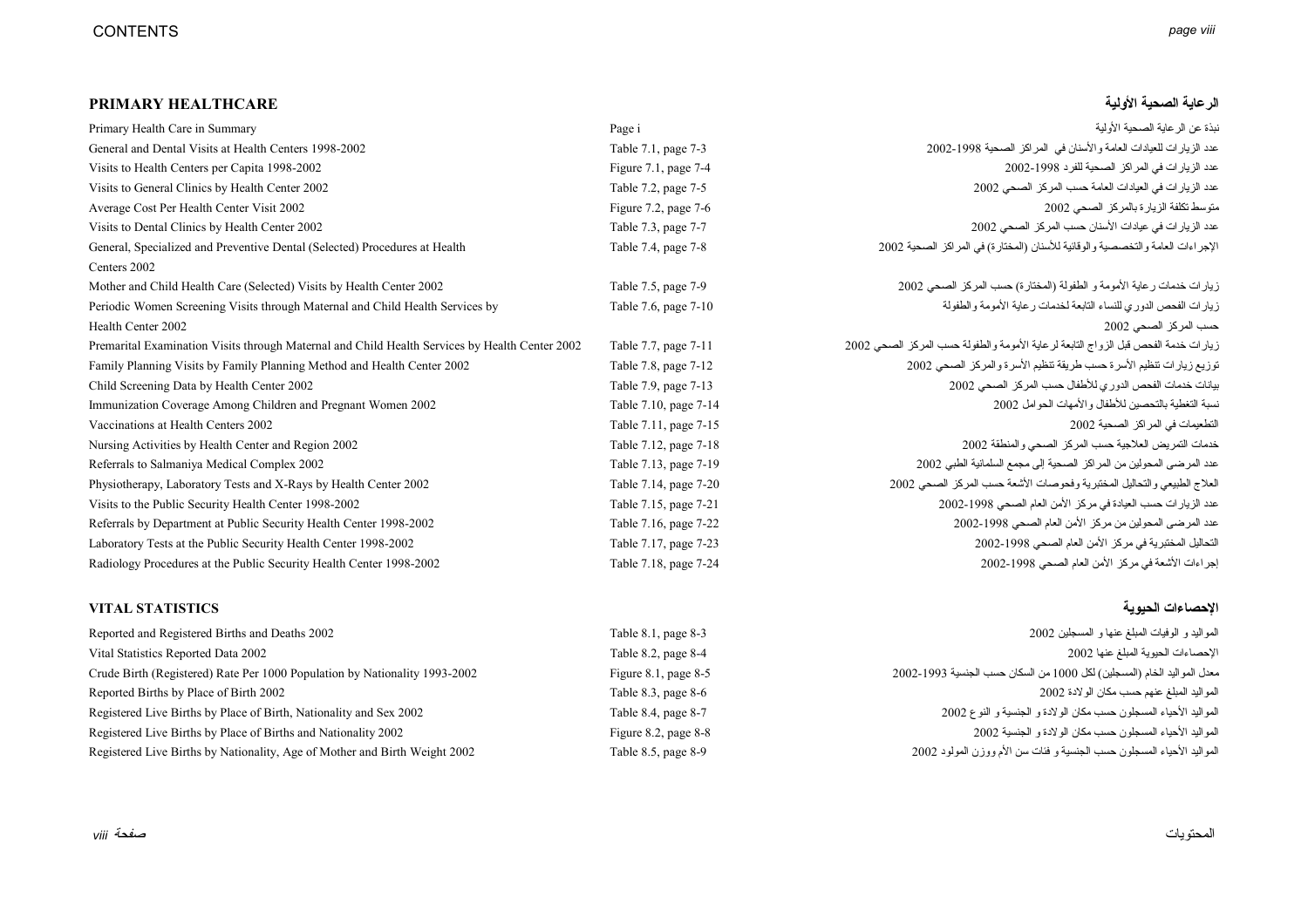| Birth Weight (kg) by Nationality 2002                                                | Figures 8.3, page $8-10$ | رزن المواليد (بالكيلوجر ام) حسب الجنسية 2002                                    |
|--------------------------------------------------------------------------------------|--------------------------|---------------------------------------------------------------------------------|
| Registered Live Births by Nationality, Age Groups of Mother and Birth Intervals 2002 | Table 8.6, page 8-11     | المواليد الأحياء المسجلون حسب الجنسية و فئات سن الأم والفتر ة بين الولادات 2002 |
| Registered Still Births by Nationality, Sex and Age of Fetus 2002                    | Table 8.7, page 8-12     | المواليد الموتى (المسجلون) حسب عمر و جنسية ونوع الجنين 2002                     |
| Reported Deaths by Place, Nationality and Sex 2002                                   | Table 8.8, page 8-13     | إجمالي الوفيات المبلغ عنها حسب المكان و الجنسية و النوع 2002                    |
| Reported Deaths by Age Groups, Sex and Nationality 2002                              | Table 8.9, page 8-14     | إجمالي الوفيات المبلغ عنها حسب فئات السن و الجنسية و النو ع 2002                |
| Death Rate by Age Groups, Nationality and Sex 2002                                   | Figure 8.4, page $8-15$  | معدل الوفيات حسب فئات السن و الجنسية و النو ع 2002                              |
| Reported Deaths by Cause of Death, Nationality and Sex 2002                          | Table 8.10, page 8-16    | إجمالي الوفيات المبلغ عنها حسب سبب الوفاة ، الجنسية و النو ع 2002               |
| Number and Percentage of Reported Deaths 2002                                        | Figure 8.5, page $8-18$  | عدد ونسبة الوفيات المبلغ عنها 2002                                              |
| Reported Deaths by Cause of Death and Age Groups 2002                                | Table 8.11, page 8-19    | إجمالي الوفيات المبلغ عنها حسب سبب الوفاة و فئات السن 2002                      |
| Reported Deaths by Cause of Death and Region 2002                                    | Table 8.12, page 8-21    | إجمالي الوفيات المبلغ عنها حسب سبب الوفاة و المنطقة 2002                        |
| Deaths Rates by Cause of Death, Year and Nationality 1998-2002                       | Table 8.13, page 8-23    | معدلات الوفيات حسب سبب الوفاة و السنة و الجنسية 1998-2002                       |
| The Ten Leading Causes of Death 1998-2002                                            | Table 8.14, page 8-25    | معدلات أعلى عشر ة أسباب للوفاة 1998-2002                                        |
| The Ten Leading Causes of Death Rates 1998-2002                                      | Figure 8.6, page $8-26$  | معدلات أعلى عشرة أسباب للوفاة 1998-2002                                         |
| Medium Projections of Mean Life Expectancy at Birth by Sex for the Period 1950-2005  | Table 8.15, page 8-29    | التقديرات المتوسطة للعمر المتوقع عند الميلاد حسب النوع للفترات من 1950-2005     |

# **الرعاية الصحية الثانوية : :HEALTHCARE SECONDARY**

# **المستشفيات الحكومية HOSPITALS GOVERNMENT**

# **SALMANIYA MEDICAL COMPLEX (SMC) الطبي السلمانية مجمع**

| Summary Statistics                                                  | Page i                     | احصـاءات مو جز ۃ                                            |
|---------------------------------------------------------------------|----------------------------|-------------------------------------------------------------|
| Beds by Department and Specialty 1998-2002                          | Table 9.1, page 9-3        | عدد الأسر ة حسب القسم و التخصص 1998-2002                    |
| <b>Bed Utilization 2002</b>                                         | Table 9.2, page 9-4        | قياس استخدام الأسر ة 2002                                   |
| Bed Utilization by Department 1998-2002                             | Table 9.3, page 9-6        | قياس استخدام الأسر ة حسب القسم 1998-2002                    |
| Re-Admissions 2002                                                  | Table 9.4, page 9-10       | عدد مرات دخول المرضى 2002                                   |
| Admissions and Discharges by Department and Days of the Week 2002   | Table 9.5, page 9-11       | الدخول و الخروج حسب القسم العلاجي و أيام الأسبوع 2002       |
| Admissions and Discharges by Days of the Week 2002                  | Figure $9.1$ , page $9-12$ | الدخول و الخروج حسب أيام الأسبوع 2002                       |
| Discharges (Alive and Dead) by Age Groups, Nationality and Sex 2002 | Table 9.6, page 9-13       | الخروج (أحياء و أموات) حسب فئات السن و الجنسية و النوع 2002 |
| Discharges (Alive and Dead) by Age Groups and Nationality 2002      | Figure 9.2, page $9-15$    | الخروج (أحياء وأموات) حسب فئات السن و الجنسية 2002          |
| Discharges (Alive and Dead) by Region 2002                          | Table 9.7, page 9-16       | الخروج (أحياء و أموات) حسب المنطقة 2002                     |
| Discharges (Alive and Dead) by Source of Admission 2002             | Table 9.8, page 9-17       | الخروج (أحياء و أموات) حسب مصدر الدخول 2002                 |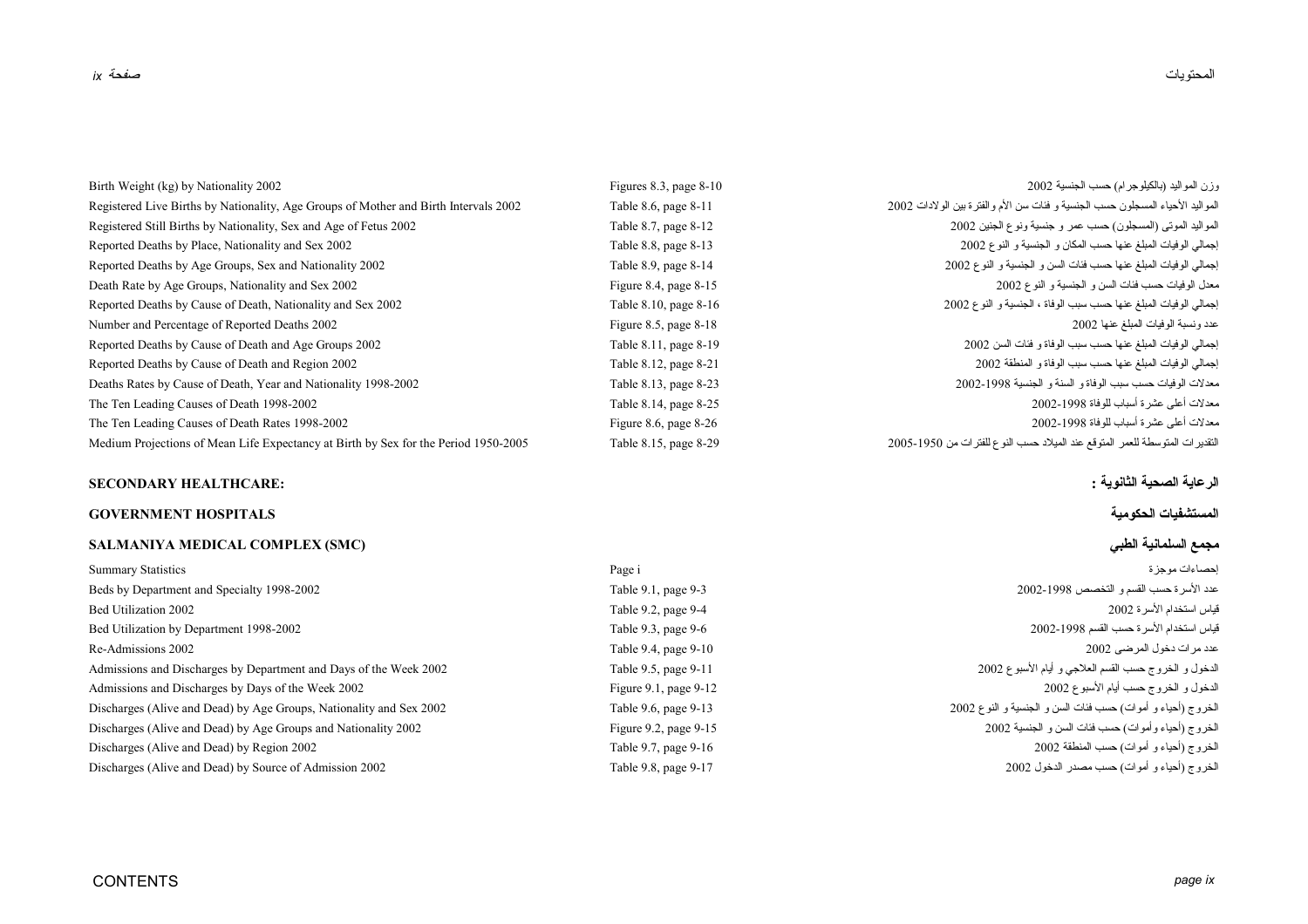# CONTENTS *page x*

| Discharges (Alive and Dead) by Source of Admission 2002                                                | Figure 9.3, page $9-18$ | الخروج (أحياء وأموات) حسب مصدر الدخول 2002                                             |
|--------------------------------------------------------------------------------------------------------|-------------------------|----------------------------------------------------------------------------------------|
| Discharges (Alive and Dead) by Marital Status 2002                                                     | Table 9.9, page 9-19    | الخروج (أحياء و أموات) حسب الحالة الاجتماعية 2002                                      |
| Discharges (Alive and Dead) by Nationality 2002                                                        | Table 9.10, page 9-20   | الخروج (أحياء و أموات) حسب الجنسية 2002                                                |
| Discharges (Alive and Dead) by Diagnosis, Nationality and Sex 2002                                     | Table 9.11, page 9-21   | الخروج (أحياء و أموات) حسب التشخيص الرئيسي و الجنسية و النوع 2002                      |
| Discharges (Alive and Dead) by Diagnosis and Age Groups 2002                                           | Table 9.12, page 9-23   | الخروج (أحياء و أموات) حسب التشخيص وفئات السن 2002                                     |
| Discharges by Discharge Status, Nationality and Department 2002                                        | Table 9.13, page 9-25   | الخروج حسب حالة الخروج و الجنسية و القسم العلاجي 2002                                  |
| Discharges, Days of Care and Average Length of Stay by Principal Diagnosis, Sex and Age Groups<br>2002 | Table 9.14, page 9-26   | الخروج و أيام الرعاية و متوسط مدة الإقامة حسب التشخيص الرئيسي و النوع و فئات السن 2002 |
| Discharges by The Ten Leading Diagnosis 2002                                                           | Figure 9.4, page $9-41$ | الخروج حسب أعلى عشرة تشخيصات رئيسية 2002                                               |
| In-Patient Days by Operation Procedures and Discharged Department 2002                                 | Table 9.15, page 9-42   | أيام المرض حسب الإجراء الجراحي و القسم العلاجي عند الخروج 2002                         |
| Operations by Type of Anaesthesia 1998-2002                                                            | Table 9.16, page 9-43   | العمليات الجر احية حسب نوع التخدير 1998-2002                                           |
| Deaths by Cause of Death (Basic Tabulation List), Length of Stay, Nationality and Sex 2002             | Table 9.17, page 9-44   | الوفيات حسب سبب الوفاة (القائمة الأساسية للجدولة) و مدة الإقامة والجنسية والنوع 2002   |
| Deaths by Cause of Death (Basic Tabulation List) 2002                                                  | Figure 9.5, page $9-48$ | الوفيات حسب سبب الوفاة (القائمة الأساسية للجدولة) 2002                                 |
| Out-Patient Visits by Department 1998-2002                                                             | Table 9.18, page 9-49   | زيار ات العيادات الخارجية حسب القسم 1998- 2002                                         |
| Out-Patient Visits by Department 2002                                                                  | Figure 9.6, page $9-50$ | زيار ات العيادات الخار جية حسب القسم 2002                                              |
| Laboratory Tests by Source of Specimen 2002                                                            | Table 9.19, page 9-51   | عدد التحاليل المختبرية حسب مصدر العينة 2002                                            |
| Radiology Procedures 2002                                                                              | Table 9.20, page 9-52   | إجر اءات فسم الأشعة 2002                                                               |
| Special Care Baby Unit: Discharges by Month and Sex-2002                                               | Table 9.21, page 9-54   | وحدة العناية الخاصة بالمواليد: المرخصين حسب الشهر و النوع 2002                         |
| Discharges (Mothers / Special Care Baby Unit) by Region 2002                                           | Table 9.22, page 9-55   | الخروج (أمهات / أطفال العناية الخاصة) حسب المنطقة 2002                                 |

# **مستشفى الطب النفسي HOSPITAL PSYCHIATRIC**

| Bed Utilization 2002                                                                           | Table 9.23, page 9-57      | قياس استخدام الأسر ة 2002                                                              |
|------------------------------------------------------------------------------------------------|----------------------------|----------------------------------------------------------------------------------------|
| Admissions and Discharges by Days of the Week 2002                                             | Table 9.24, page 9-58      | الدخول و الخروج حسب أيام الأسبوع 2002                                                  |
| Admissions and Discharges by Days of the Week 2002                                             | Figure $9.7$ , page $9-59$ | الدخول و الخروج حسب أيام الأسبوع 2002                                                  |
| Discharges (Alive and Dead) by Age Groups, Nationality and Sex 2002                            | Table 9.25, page 9-60      | الخروج (أحياء و أموات) حسب فئات السن و الجنسية و النوع 2002                            |
| Discharges (Alive and Dead) by Region 2002                                                     | Table 9.26, page 9-62      | الخروج (أحياء و أموات) حسب المنطقة 2002                                                |
| Discharges (Alive and Dead) by Marital Status 2002                                             | Table 9.27, page 9-63      | الخروج (أحياء و أموات) حسب الحالة الاجتماعية 2002                                      |
| Discharges (Alive and Dead) by Nationality 2002                                                | Table 9.28, page 9-64      | الخروج (أحياء و أموات) حسب الجنسية 2002                                                |
| Discharges by Discharge Status and Nationality 2002                                            | Table 9.29, page 9-65      | الخروج حسب حالة الخروج و الجنسية 2002                                                  |
| Discharges, Days of Care and Average Length of Stay by Principal Diagnosis, Sex and Age Groups | Table 9.30, page 9-66      | الخروج و أيام الرعاية و متوسط مدة الإقامة حسب التشخيص الرئيسي و النوع و فئات السن 2002 |
| 2002                                                                                           |                            |                                                                                        |
| Discharges by The Ten Leading Diagnosis 2002                                                   | Figure 9.8, page $9-69$    | الخروج حسب أعلى عشرة تشخيصات رئيسية 2002                                               |

المحتويات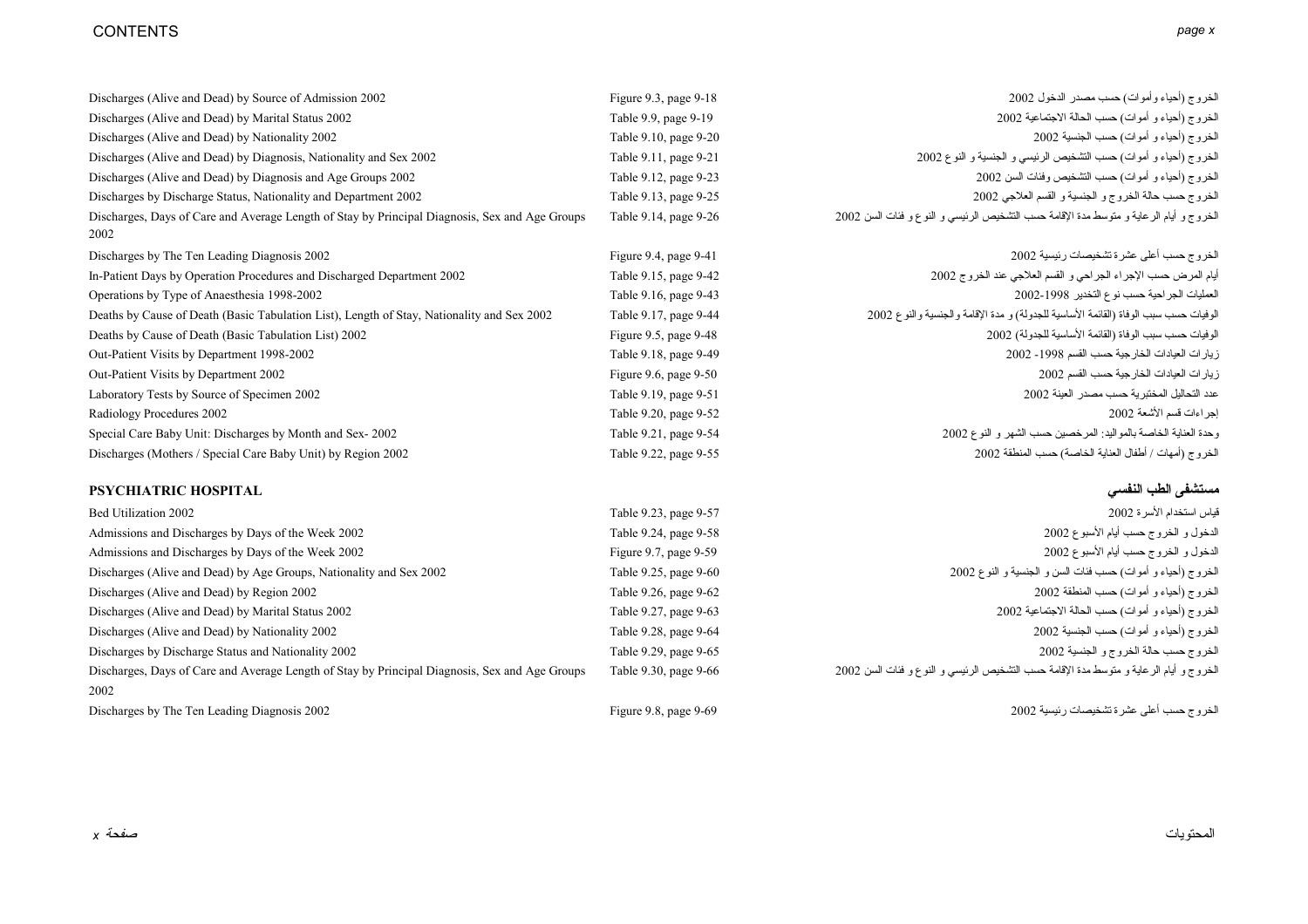### **مستشفيات الولادة HOSPITAL MATERNITY**

عدد الو لادات في المستشفيات الحكومية و الخاصة 2002-1998 Pumber of Deliveries in Government and Private Hospitals 1998-2002 هند الو لادات في المستشفيات الحكومية و الخاصة 2002-1998 المستشفيات الحكومية و الخاصة 2002-1998 الم Infants Born with Severe Congenital Malformations and been Admitted to Salmaniya Table 9.32, page 9-72 2002 - <sup>1998</sup> الطبي السلمانية مجمع إدخالهم بليغة خلقية بعيوب المصابين المواليد عدد Medical Complex 1998 - 2002

# **مستشفى قوة دفاع البحرين HOSPITAL FORCE DEFENCE BAHRAIN**

| Beds by Ward 1998-2002                              | Table 10.1, page 10-3    | عدد الأسر ة حسب الجناح 1998-2002                          |
|-----------------------------------------------------|--------------------------|-----------------------------------------------------------|
| Medical Staff by Category, Nationality and Sex 2002 | Table 10.2, page 10-4    | لقوى العاملة بالمهن الطبية حسب الفئة والجنسية والنوع 2002 |
| Discharges by Department 1998-2002                  | Table 10.3, page 10-5    | الخروج حسب القسم 1998-2002                                |
| Admissions by Department and Month 2002             | Table 10.4, page 10-6    | لدخول حسب القسم العلاجي والشهر 2002                       |
| Discharges by Department and Month 2002             | Table 10.5, page 10-7    | الخروج حسب القسم العلاجي والشهر 2002                      |
| Out-Patient Visits by Department 1998-2002          | Table 10.6, page 10-8    | زيار ات العيادات الخارجية حسب القسم 1998-2002             |
| Out-Patient Visits by Department 2002               | Figure 10.1, page $10-9$ | زيار ات العيادات الخار جية حسب القسم 2002                 |
| Dental Procedures 1998-2002                         | Table 10.7, page 10-10   | لإجر اءات في عيادة الأسنان 1998-2002                      |
| Surgical Procedures 1998-2002                       | Table 10.8, page 10-11   | لإجر اءات الجر احية 1998-2002                             |
| Laboratory Tests 1998-2002                          | Table 10.9, page 10-12   | الفحو صات المختبر ية 1998-2002                            |
| Radiology Procedures 1998-2002                      | Table 10.10, page 10-13  | اجر اءات الأشعة  1998-2002                                |

# **المستشفيات الخاصة HOSPITALS PRIVATE**

### **INTERNATIONAL HOSPITAL OF BAHRAIN الدولي البحرين مستشفى**

| Bed Utilization 1998-2002                                          | Table 11.1, Page 11-3   | قياس استخدام الأسر ة 1998-2002                               |
|--------------------------------------------------------------------|-------------------------|--------------------------------------------------------------|
| Beds Distribution 1998-2002                                        | Table 11.2, page 11-4   | توزيع الأسرة 1998-2002                                       |
| Out-Patient Visits by Department 1998-2002                         | Table 11.3, page 11-5   | زيار ات العيادات الخار جية حسب القسم 1998-2002               |
| Medical Staff by Category, Nationality and Sex 2002                | Table 11.4, page 11-6   | القوى العاملة بالمهن الطبية حسب الفئة و الجنسية و النوع 2002 |
| Births by Nationality and Type of Delivery 2002                    | Table 11.5, page 11-7   | المواليد حسب الجنسية وطريقة التوليد 2002                     |
| Major and Minor Operations 2002                                    | Table 11.6, page 11-8   | الإجر اءات الجر احية الكبير ة و الصغير ة 2002                |
| Dental Treatment by Type of Treatment, Nationality and Sex 2002    | Table 11.7, page 11-9   | علاج الأسنان حسب نوع العلاج و الجنسية و النوع 2002           |
| Immunization by Type of Vaccine, Age Groups and Nationality 2002   | Table 11.8, page 11-10  | التطعيمات حسب نوع التطعيم و فئات السن و الجنسية 2002         |
| Laboratory Tests 1998-2002                                         | Table 11.9, page 11-11  | الفحو صبات المختبر بـة 1998-2002                             |
| Deaths by Cause of Death, Length of Stay, Nationality and Sex 2002 | Table 11.10, page 11-12 | الوفيات حسب سبب الوفاة ، مدة الإقامة ، الجنسية والنو ع 2002  |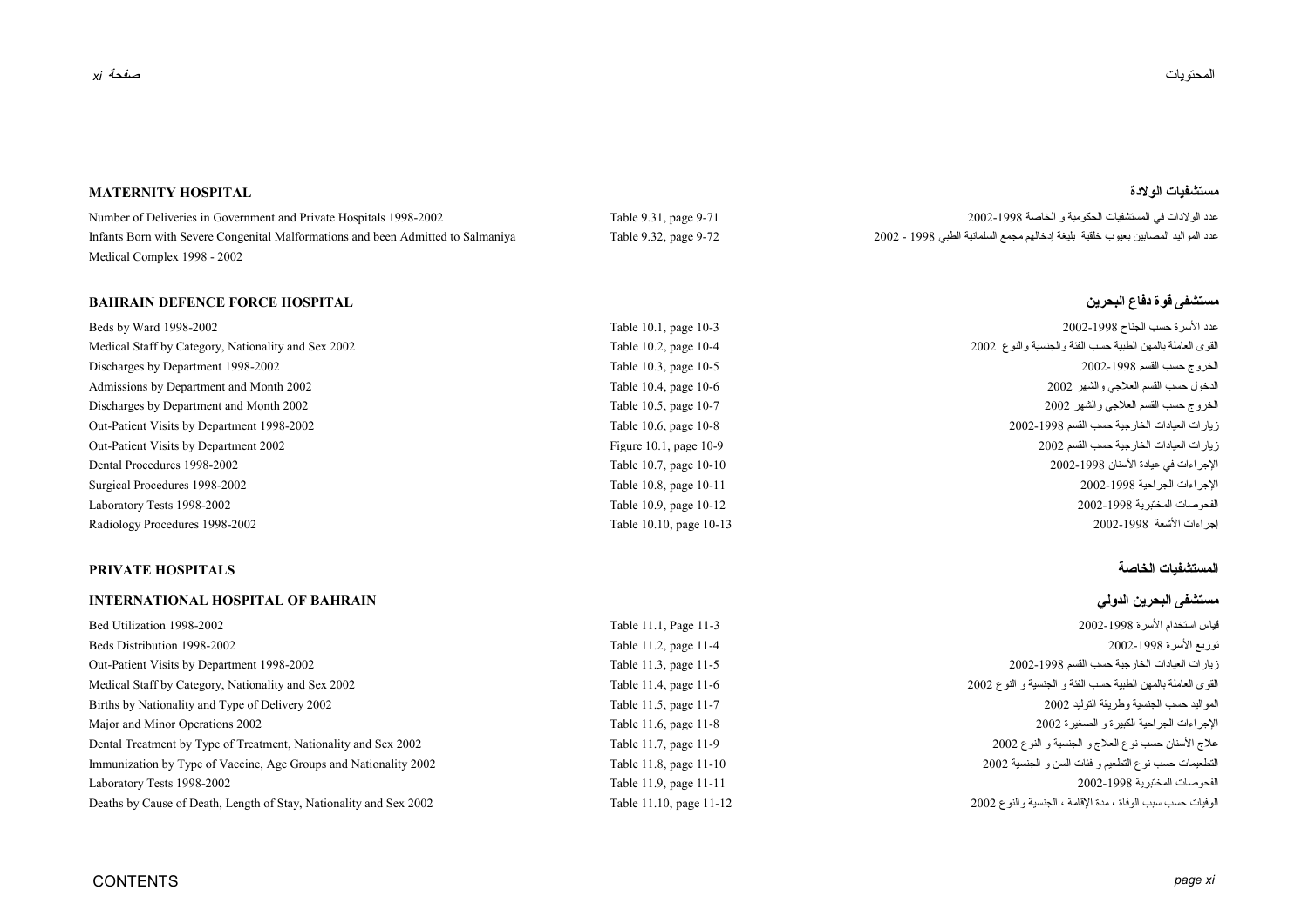### **مستشفى الإرسالية الأمريكية HOSPITAL MISSION AMERICAN**

| Bed Utilization 1998-2002                                                                              | Table 11.11, page 11-13 | قياس استخدام الأسر ة 1998-2002                                                     |
|--------------------------------------------------------------------------------------------------------|-------------------------|------------------------------------------------------------------------------------|
| Beds Distribution 1998-2002                                                                            | Table 11.12, page 11-14 | توزيع الأسرة 1998-2002                                                             |
| Discharges (Alive and Dead) by Department 2002                                                         | Table 11.13, page 11-15 | الخروج (أحياء و أموات) حسب القسم 2002                                              |
| Discharges, Days of Care and Average Length of Stay by Principal Diagnosis, Sex and<br>Age Groups 2002 | Table 11.14, page 11-16 | الخروج وأيام الرعاية ومتوسط مدة الإقامة حسب التشخيص الرئيسي والنوع وفئات السن 2002 |
| Out-Patient Visits by Department, Nationality and Sex 2002                                             | Table 11.15, page 11-17 | زيار ات العيادت الخارجية حسب القسم والجنسية والنوع 2002                            |
| Medical Staff by Category, Nationality and Sex 2002                                                    | Table 11.16, page 11-18 | القوى العاملة بالمهن الطبية حسب الفئة و الجنسية و النوع 2002                       |
| Births by Nationality and Type of Delivery 2002                                                        | Table 11.17, page 11-19 | المو اليد حسب الجنسية و طر يقة التو ليد 2002                                       |
| Major and Minor Operations 2002                                                                        | Table 11.18, page 11-20 | الإجر اءات الجر احية الكبير ة و الصغير ة 2002                                      |
| Pre and Post Operation Days by Discharged Department 2002                                              | Table 11.19, page 11-21 | أيام المر اضنة قبل وبعد الإجراء الجراحي حسب القسم العلاجي عند الخروج 2002          |
| Dental Treatment by Type of Treatment, Nationality and Sex 2002                                        | Table 11.20, page 11-22 | علاج الأسنان حسب نوع العلاج والجنسية والنوع 2002                                   |
| Immunization by Type of Vaccine, Age Groups and Nationality 2002                                       | Table 11.21, page 11-23 | التطعيمات حسب نوع التطعيم وفئات السن والجنسية 2002                                 |
| Laboratory Tests 1998-2002                                                                             | Table 11.22, page 11-24 | الفحو صات المختبرية 1998-2002                                                      |
| Radiology Procedures 2002                                                                              | Table 11.23, page 11-25 | احر اءات الأشعة 2002                                                               |

### **مستشفى العوالي HOSPITAL AWALI**

| General Statistics 2002                                            | Table 11.24, page 11-27 | احصناءات عامة 2002                                                        |
|--------------------------------------------------------------------|-------------------------|---------------------------------------------------------------------------|
| Births by Nationality and Type of Delivery 2002                    | Table 11.25, page 11-28 | الْمو الَّذِ حسب الْجِنسية و طر يقة التوليد 2002                          |
| Major and Minor Operations 2002                                    | Table 11.26, page 11-29 | الإجر اءات الجر احية الكبير ة و الصغير ة 2002                             |
| Pre and Post Operation Days by Discharged Department 2002          | Table 11.27, page 11-30 | أيام المر اضنة قبل وبعد الإجراء الجراحي حسب القسم العلاجي عند الخروج 2002 |
| Deaths by Cause of Death, Length of Stay, Nationality and Sex 2002 | Table 11.28, page 11-31 | الوفيات حسب مدة الإقامة والجنسية والنوع 2002                              |
| Immunization by Type of Vaccine, Age Groups and Nationality 2002   | Table 11.29, page 11-32 | التطعيمات حسب نوع التطعيم وفئات السن والجنسية 2002                        |
| Medical Staff by Category, Nationality and Sex 2002                | Table 11.30, page 11-33 | القوى العاملة بالمهن الطبية حسب الفئة و الجنسية و النوع 2002              |

### **IBN AL-NAFEES HOSPITAL النفيس إبن مستشفى**

Bed Utilization 1998 - 2002 Table 11.31, page 11-35 2002-1998 الأسرة استخدام قياس Bed Distribution 1998 - 2002 Table 11.32, page 11-36 2002-1998 الأسرة توزيع Out-Patient Visits by Department 1998-2002 Table 11.33, page 11-37 2002-1998 القسم حسب الخارجية العيادات زيارات Medical Staff by Category, Nationality and Sex 2002 Table 11.34, page 11-38 2002 والنوع والجنسية الفئة حسب الطبية بالمهن العاملة القوى Births by Nationality and Type of Delivery 2002 Table 11.35, page 11-39 2002 التوليد وطريقة الجنسية حسب المواليد Operations (Major/Minor) 2002 Table 11.36, page 11-40 2002 (والصغيرة الكبيرة (الجراحية الإجراءات Immunization by Type of Vaccine, Age Group and Nationality 2002 Table 11.37, page 11-41 2002 والجنسية السن وفئات التطعيم نوع حسب التطعيمات Laboratory Tests 1998 - 2002 Table 11.38, page 11-42 2002-1998 المختبرية الفحوصات Radiology Procedures 2002 Table 11.39, page 11-43 2002 الأشعة إجراءات